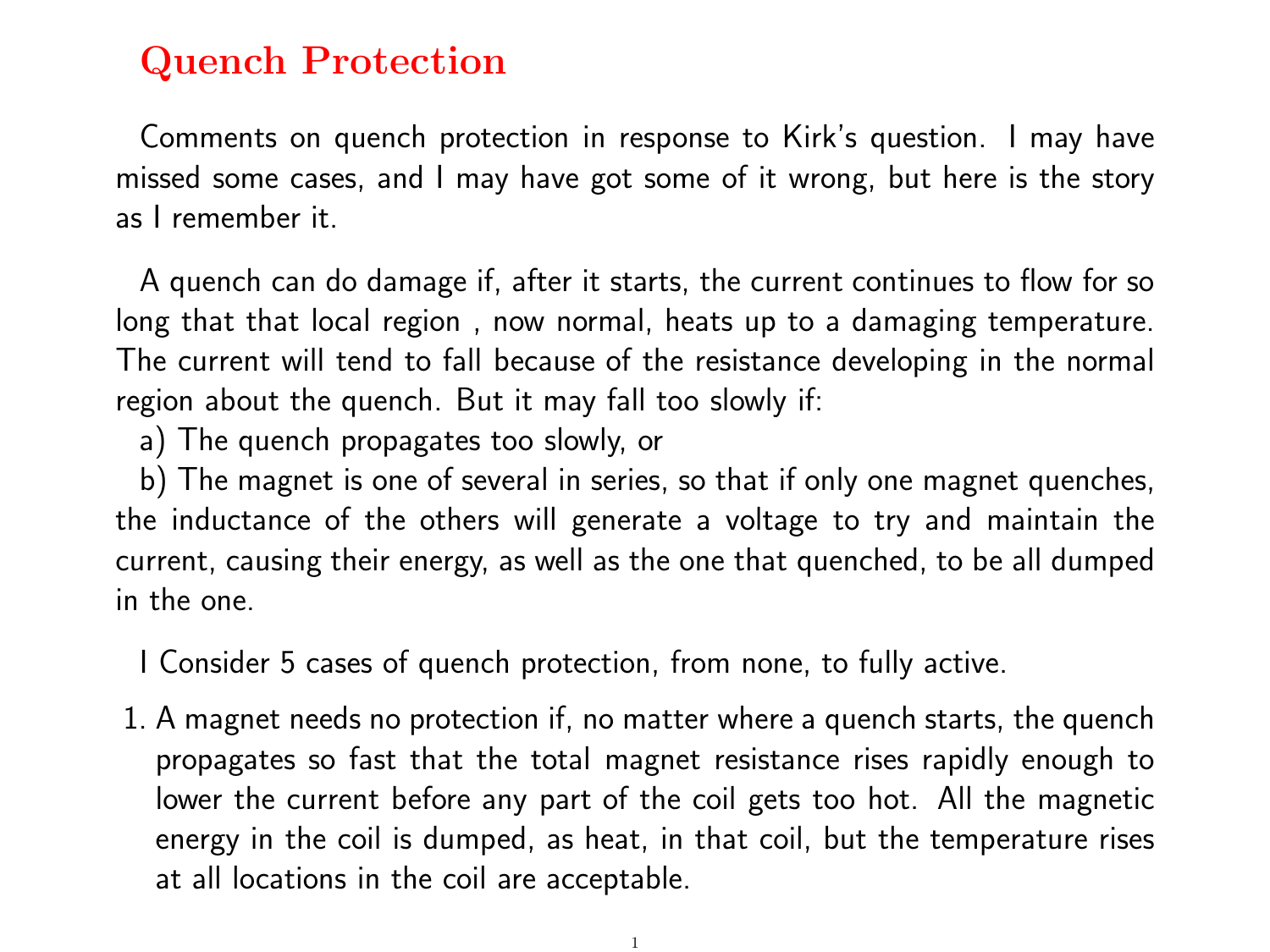2. Even with rapid quench propagation there can be a problem if several coils are fed in series. Then when one coil quenches, and the other coils do not, the energy of all coils end up in the one that quenched. To protect from this, a cold diode can be connected across each magnet.



Now, when one coil quenches, a voltage develops that shorts the current through the diode. The magnet that quenches must absorb its own energy, but the other magnets can continue to carry current that, because it does not flow through the quenched coil, does not dump their energy in the quenched coil. In due course the power supply is turned off to bring down the other magnets in a safe way. This is done in RHIC and, I think, in the LHC.

The diodes are chosen so that the low voltages used in normal ramping are not enough to make the diode conduct. The voltages after a quench are much higher.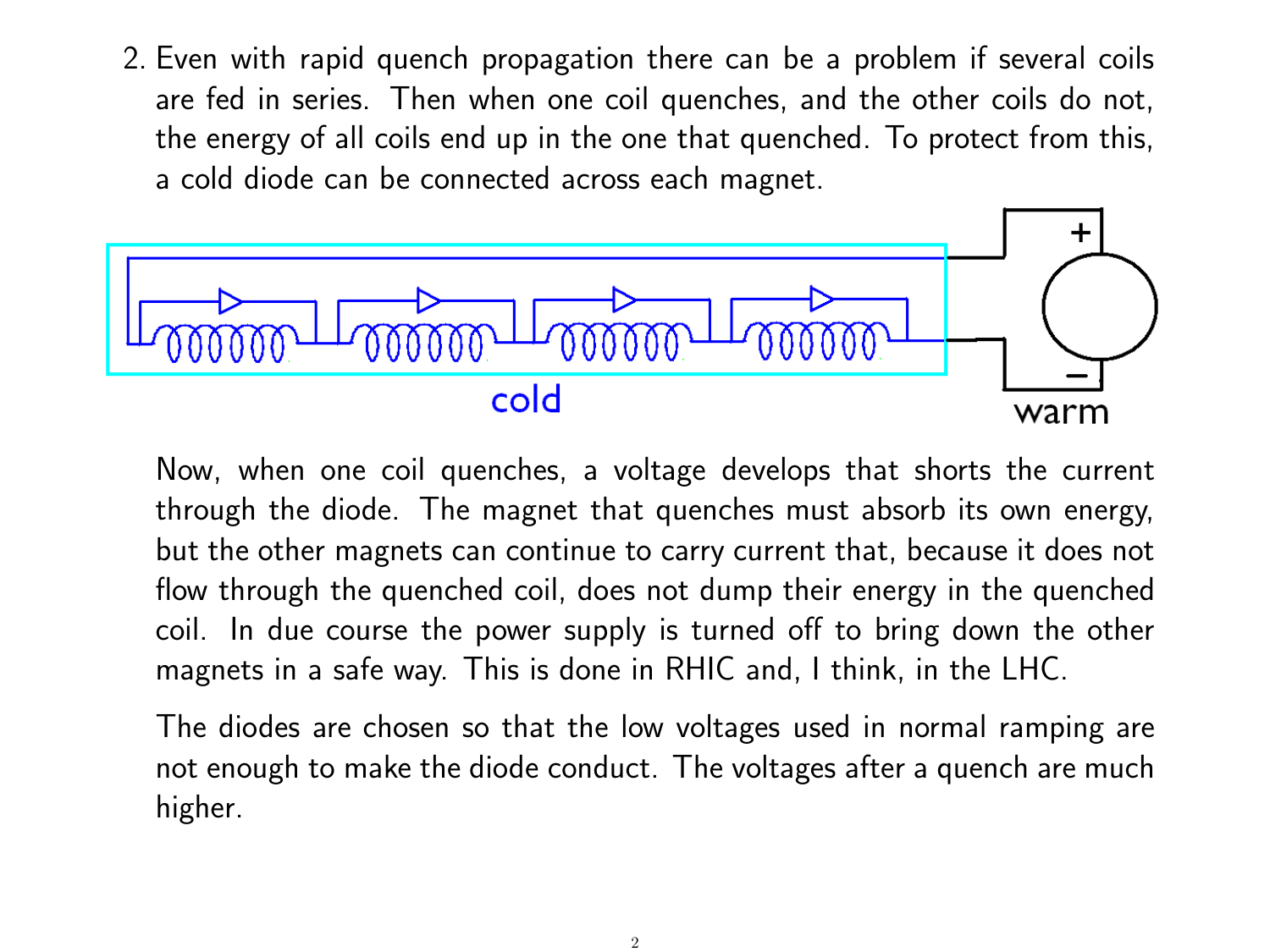3. The next level of protection is to use a warm diode that shorts the coil as above, but has an external resistance in series with it.



Now, when there is a quench, the rising resistance of the coil generates enough voltage to allow the diode to conduct the current through the external resistor. The introduction of the resistance generates a voltage across the coil that brings the current down faster than in the cold diode case. Now some fraction of the stored energy is dissipated in the external resistor, thus reducing temperature rise in the coil.

The fact that the power supply is still connected has little effect because it will be a low voltage supply that will add little current to that flowing through the resistor.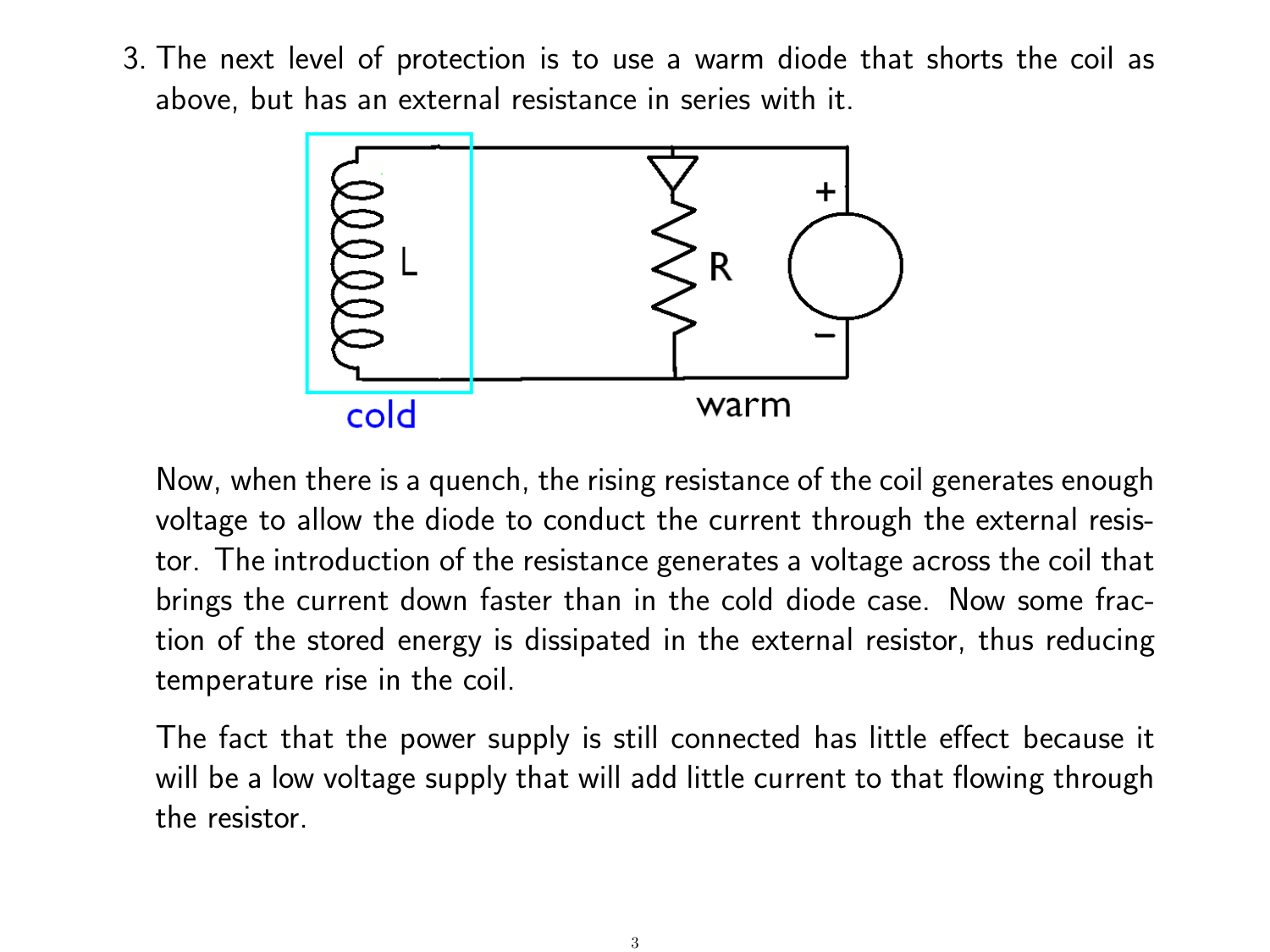4. Simple active protection uses heaters that are fired to induce more general quenches after taps have detected a given, limited quench.

This can help two problems:

- With multiple magnets in series: if one quenches, all are actively quenched. Now all coils absorb their own energy, but do not absorb energy from other magnets. This avoids the need for cold diodes, and is used in the TeVatron
- Even with a single magnet there can be a problem if a quench occurs in a location that propagates too slowly. Then the current drops only slowly and too much of the total energy is dumped in the small region where the quench started. If such a quench is detected and a heater fired to cause a quench in a larger region, or one from which the propagation is more rapid, then the local heating is reduced.

This may not be easy in our case because a heater on the outside will be attempting to quench the conductor in a low field region from which a quench will propagate only slowly. Adding heaters to quench the inside, through the mandrel is problematic because both thermal expansion and the magnetic forces are such as to open a gap between mandrel and inside of the coil, thus reducing the needed thermal conduction.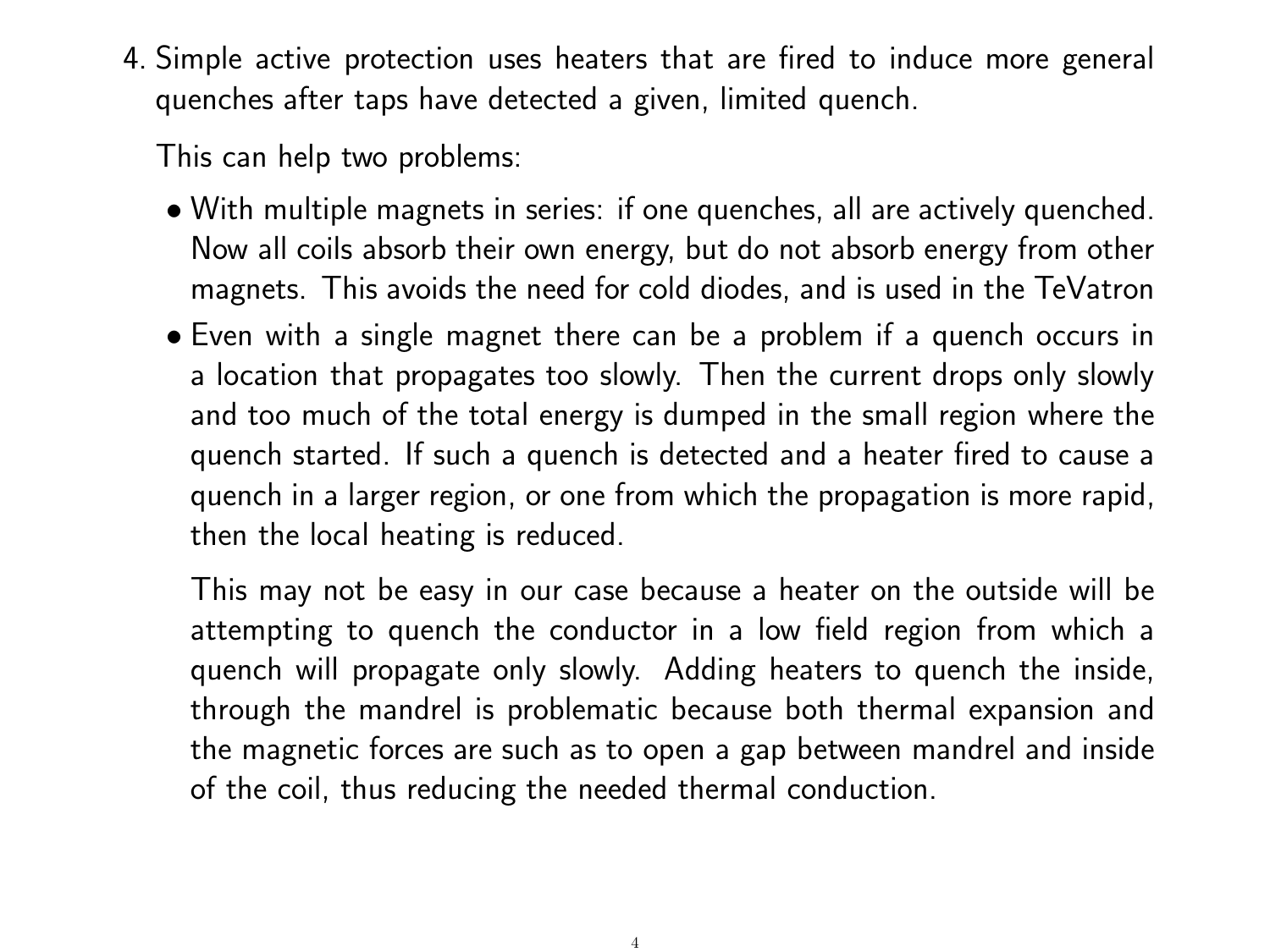5. True active protection does not use heaters. When a quench is detected an external switch disconnects the power supplies and connects all coils to external resistors. The resistors are chosen to be high enough to bring the currents down fast enough to avoid any excessive local heater at the quench, but they must be low enough to avoid too high voltages that could cause damaging electrical breakdown. This is the option that we are considering for 40 T solenoids, and may well be the only reasonable option for the spectrometer coils.